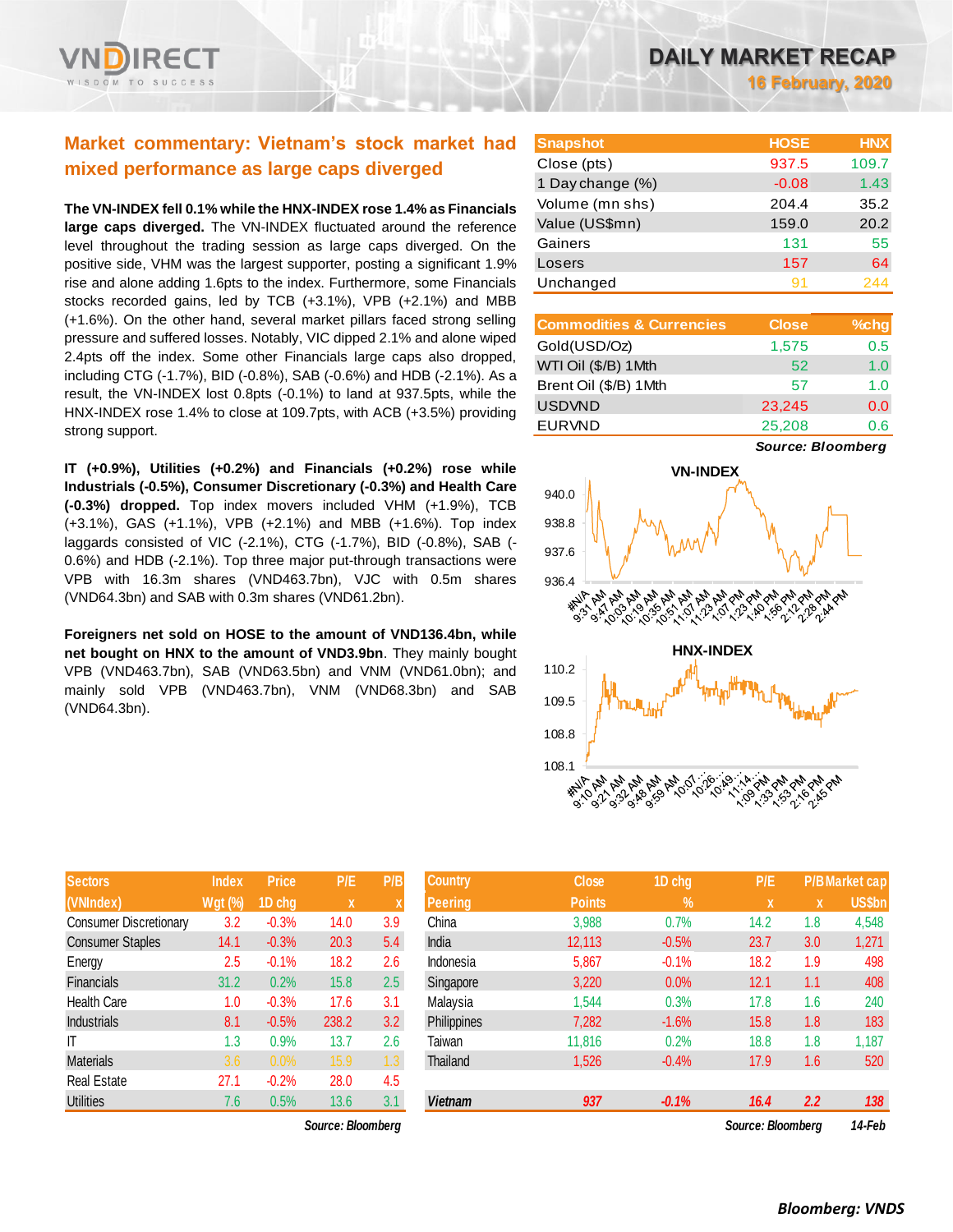

# **Market News**

**Oil set for weekly gain after finding floor amid virus confusion.** Oil headed for its first weekly gain since early January after prices found a floor amid uncertainty over how the coronavirus will play out and whether OPEC+ will respond with additional production cuts. Crude has staged a recovery since closing at a 13-month low Monday, despite a sharp increase in the number of cases reported in China's Hubei province after authorities changed their method for counting infections. The World Health Organization said the spike doesn't necessarily reflect a sudden surge in new infections, with many of the added cases dating back days and weeks. *(Bloomberg)*

**WB's new strategy helps Vietnam better utilise solar power.** The World Bank (WB)'s new approaches to bidding and deployment for solar projects will help Vietnam substantially boost and effectively manage its abundant solar energy resources. Such approaches could boost Vietnam's solar generation capacity from the current 4.5 gigawatts to the tens of gigawatts range in ten years, while creating thousands of new jobs, according to the new World Bank Vietnam Solar Competitive Bidding Strategy and Framework report. The deployment of new solar generation will be a critical factor for the government of Vietnam to meet its Nationally Determined Contribution (NDC) climate change target and reduce its need for new coal generation. The report comes as Vietnam is considering moving from a feed-in-tariff (FIT) policy to a competitive bidding scheme for solar projects to reduce the cost of solar generation. The FIT has been successful in recent years, spurring the fast deployment of projects at a time when Vietnam has also become a world leader in solar module manufacturing. However, this success has also given rise to new issues, including curtailment - or underuse of solar generation capacity. The report, supported by the Global Infrastructure Facility (GIF) and the World Bank's Energy Sector Management Assistance Program (ESMAP), recommends two new deployment schemes for projects: competitive bidding for solar parks, and 'substation-based bidding' - competitive bidding based on available capacity at electrical substations. These approaches would address the curtailment issue as well as improve risk allocation between public and private investors. The first pilot tenders -500 MW for substation-based bidding and another 500 MW for ground-mounted solar parks- are being planned for later in 2020 with the technical and financial support of the World Bank. "The WB is fully committed to helping Vietnam achieve its sustainable energy ambitions," said WB Country Director for Vietnam Ousmane Dione. "We expect that this new strategy will open up a new chapter in Vietnam's already successful solar power expansion." Besides, the report recommends setting yearly and medium-term solar deployment targets and revisions to the legal framework covering the competitive selection of independent power producers. The report estimates that the expansion in solar generation capacity in Vietnam could generate as many as 25,000 new jobs in project development, services and operations and maintenance annually through 2030 and another 20,000 jobs in manufacturing provided Vietnam maintains its current share of the global solar equipment market. According to Hoang Tien Dung, General Director of Electricity and Renewable Energy Authority under the Ministry of Industry and Trade, the WB's support to the government's effort in shifting from FIT to a competitive bidding mechanism for solar power projects contributes to the sustainable and transparent development of renewable energy in Vietnam by harmonising the interests of private investors, the government and customers. *(Vietnamnet.vn)*

# **Notable Corporate Events**

**Ho Chi Minh City Infrastructure Investment JSC (CII HOSE) – Bond Issuance:** CII said it was planning to raise up to VND2,000bn via an issue of non-convertible three-year bonds. The bonds, scheduled to be issued in 1Q20, would carry a nominal coupon of 11% p.a. *(Ndh.vn)*

*<to be continued>*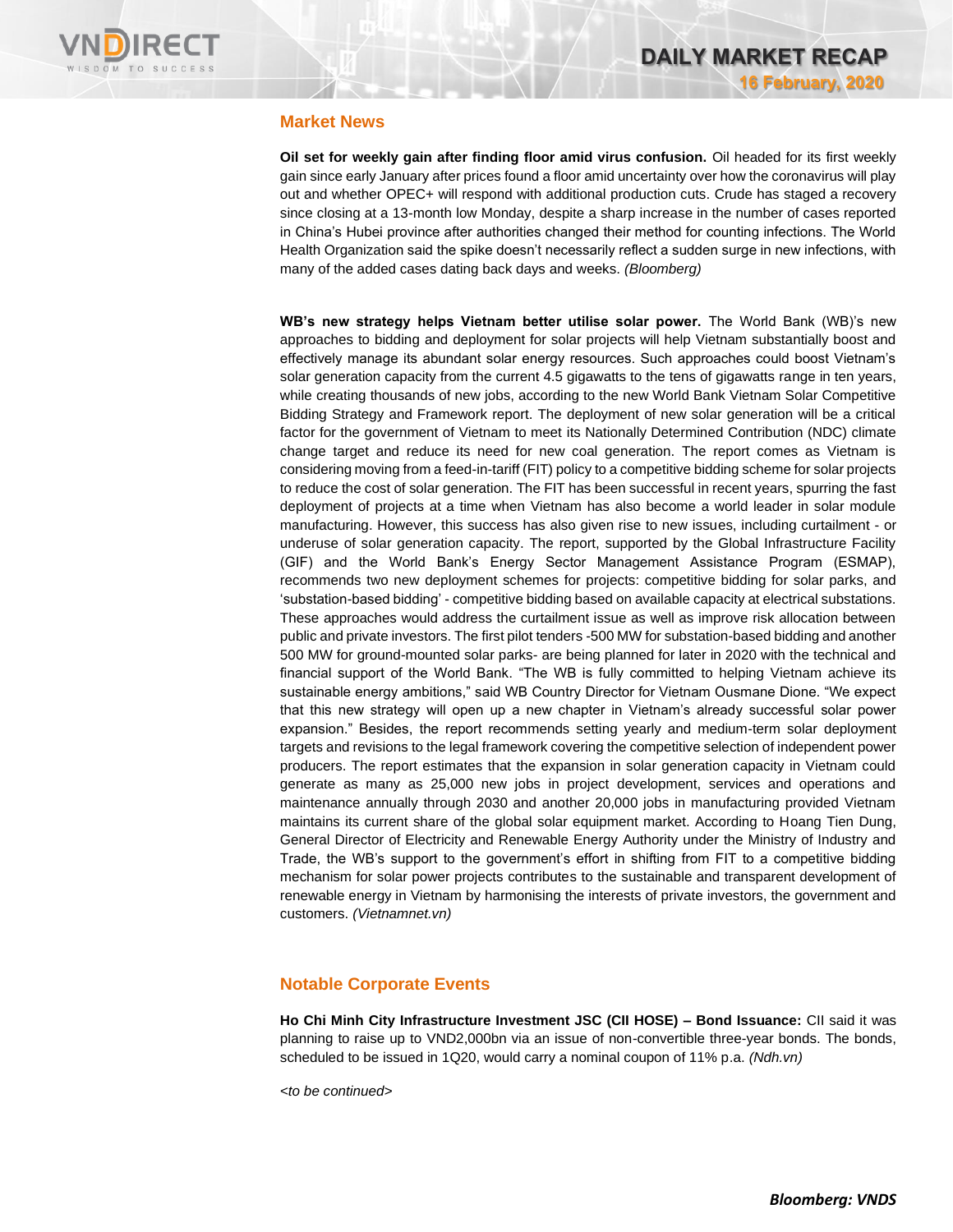### **VN RECT** WISDOM TO SUCCESS

# **DAILY MARKET RECAP**

**16 February, 2020**

# **COVERAGE SUMMARY**

| Ticker          | <b>Close price</b> | <b>Adjusted target</b><br>price | <b>Dividend yield</b> | <b>Potential return</b> | <b>Rating</b> | <b>Latest report</b> |
|-----------------|--------------------|---------------------------------|-----------------------|-------------------------|---------------|----------------------|
| PC <sub>1</sub> | 15,550             | 24,500                          | 0.0%                  | 57.6%                   | <b>ADD</b>    | Link                 |
| <b>LPB</b>      | 7,400              | 10,000                          | 0.0%                  | 35.1%                   | ADD           | Link                 |
| <b>NLG</b>      | 26,900             | 39,600                          | 1.9%                  | 49.1%                   | <b>ADD</b>    | Link                 |
| <b>ACV</b>      | 60,000             | 105,000                         | 0.0%                  | 75.0%                   | <b>ADD</b>    | Link                 |
| <b>DPM</b>      | 11,900             | 15,800                          | 8.4%                  | 41.2%                   | <b>ADD</b>    | $Link$               |
| QNS             | 29,500             | 44,300                          | 1.7%                  | 51.9%                   | <b>ADD</b>    | Link                 |
| <b>LTG</b>      | 19,100             | 27,300                          | 8.4%                  | 51.3%                   | <b>ADD</b>    | Link                 |
| VCB             | 89,300             | 92,200                          | 0.9%                  | 4.1%                    | <b>HOLD</b>   | <b>Link</b>          |
| <b>MBB</b>      | 21,750             | 34,300                          | 2.8%                  | 60.5%                   | <b>ADD</b>    | $Link$               |
| <b>VPB</b>      | 27,150             | 21,200                          | 0.0%                  | $-21.9%$                | <b>REDUCE</b> | Link                 |
| <b>TCM</b>      | 20,850             | 28,200                          | 2.5%                  | 37.8%                   | <b>ADD</b>    | Link                 |
| <b>HPG</b>      | 23,700             | 29,700                          | 0.0%                  | 25.3%                   | ADD           | Link                 |
| <b>PVT</b>      | 13,500             | 21,000                          | 7.7%                  | 63.3%                   | <b>ADD</b>    | Link                 |
| <b>STK</b>      | 19,000             | 22,400                          | 7.9%                  | 25.8%                   | <b>ADD</b>    | Link                 |
| AAA             | 12,300             | 25,300                          | 16.5%                 | 122.2%                  | <b>ADD</b>    | $Link$               |
| <b>PNJ</b>      | 82,700             | 88,000                          | 2.8%                  | 9.2%                    | <b>HOLD</b>   | Link                 |
| <b>KDH</b>      | 24,500             | 28,300                          | 2.0%                  | 17.5%                   | <b>ADD</b>    | $Link$               |
| <b>DCM</b>      | 6,180              | 8,900                           | 14.5%                 | 58.6%                   | ADD           | Link                 |
| <b>VTP</b>      | 128,000            | 111,000                         | 1.2%                  | $-12.1%$                | <b>REDUCE</b> | Link                 |
| ACB             | 26,400             | 30,400                          | 3.8%                  | 18.9%                   | ADD           | <b>Link</b>          |
| GAS             | 88,500             | 105,700                         | 6.5%                  | 26.0%                   | <b>ADD</b>    | $Link$               |
| <b>PVS</b>      | 16,300             | 24,100                          | 4.3%                  | 52.2%                   | <b>ADD</b>    | Link                 |
| <b>PVD</b>      | 13,350             | 19,600                          | 0.0%                  | 46.8%                   | <b>ADD</b>    | $Link$               |
| <b>MSH</b>      | 43,500             | 66,600                          | 8.4%                  | 61.5%                   | <b>ADD</b>    | <b>Link</b>          |
| <b>MWG</b>      | 107,100            | 170,600                         | 1.4%                  | 60.7%                   | <b>ADD</b>    | $Link$               |
| <b>POW</b>      | 10,400             | 16,700                          | 0.0%                  | 60.6%                   | <b>ADD</b>    | Link                 |
| тсв             | 23,300             | 27,400                          | 0.0%                  | 17.6%                   | <b>ADD</b>    | $Link$               |
| <b>PPC</b>      | 27,950             | 27,879                          | 9.0%                  | 8.7%                    | <b>HOLD</b>   | Link                 |
| <b>VIB</b>      | 18,400             | 21,200                          | 2.7%                  | 17.9%                   | ADD           | $Link$               |
| <b>KBC</b>      | 14,900             | 17,500                          | 6.7%                  | 24.2%                   | ADD           | Link                 |
| <b>VNM</b>      | 106,600            | 155,600                         | 4.3%                  | 50.2%                   | <b>ADD</b>    | $Link$               |
| <b>VHM</b>      | 87,600             | 104,300                         | 1.1%                  | 20.2%                   | ADD           | Link                 |
| <b>VJC</b>      | 128,600            | 142,200                         | 2.4%                  | 12.9%                   | <b>HOLD</b>   | Link                 |
| <b>VHC</b>      | 35,000             | 50,200                          | 0.0%                  | 43.4%                   | ADD           | Link                 |
| <b>VRE</b>      | 31,750             | 43,900                          | 0.0%                  | 38.3%                   | ADD           | <b>Link</b>          |
| <b>GMD</b>      | 19,900             | 29,500                          | 7.3%                  | 55.6%                   | ADD           | Link                 |
| <b>DBC</b>      | 20,200             | 30,700                          | 2.5%                  | 54.5%                   | ADD           | Link                 |
| <b>FPT</b>      | 54,500             | 74,000                          | 3.7%                  | 39.4%                   | ADD           | $Link$               |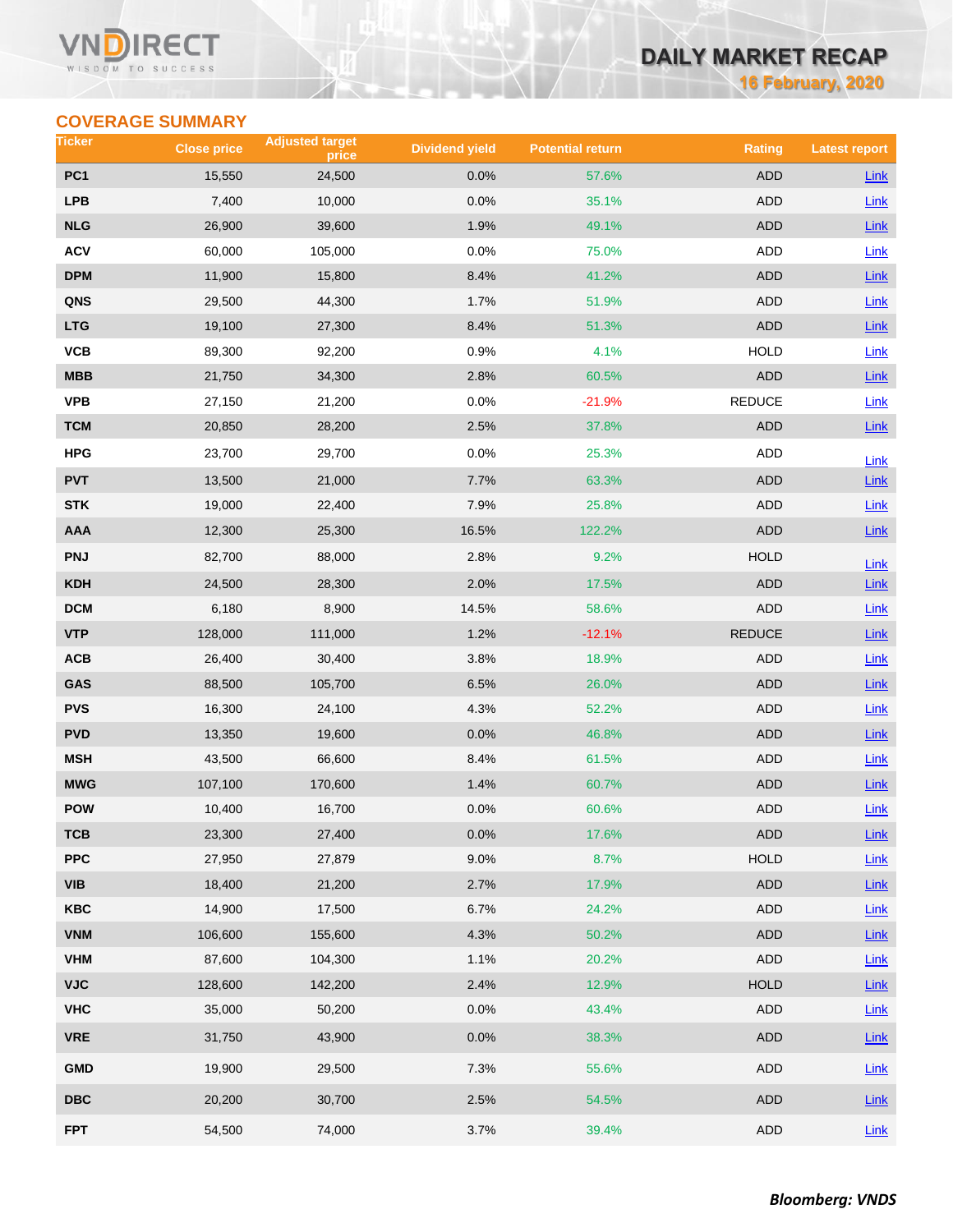# **MARKET MOVEMENTS**

WISDOM TO SUCCESS

RECT

|                    |              | <b>HOSE</b> |         |         |            |                    |              | <b>HNX</b> |         |         |            |
|--------------------|--------------|-------------|---------|---------|------------|--------------------|--------------|------------|---------|---------|------------|
| <b>Top gainers</b> |              |             |         |         | <b>VND</b> | <b>Top gainers</b> |              |            |         |         | <b>VND</b> |
| <b>Ticker</b>      | Last         | Chg         | $%$ chg | Vol.    | Index      | Ticker             | Last         | Chg        | $%$ chg | Vol.    | Index      |
|                    | <b>Price</b> |             |         |         | impact     |                    | <b>Price</b> |            |         |         | impact     |
| ELC.               | 7,200        | 470         | 6.98    | 778.790 | 0.007      | BII                | 800          | 100        | 14.29   | 324.200 | 0.004      |
| <b>GTN</b>         | 18,400       | 1,200       | 6.98    | 250,740 | 0.087      | <b>CAN</b>         | 22,000       | 2,000      | 10.00   | 100     | 0.005      |
| YEG                | 49,100       | 3,200       | 6.97    | 46.210  | 0.029      | <b>TVC</b>         | 29,000       | 2,600      | 9.85    | 82,100  | 0.085      |
| <b>TNC</b>         | 14,600       | 950         | 6.96    | 110     | 0.005      | <b>KTS</b>         | 11,200       | 1,000      | 9.80    | 1,800   | 0.004      |
| <b>VIP</b>         | 5,540        | 360         | 6.95    | 212,610 | 0.007      | <b>PBP</b>         | 6,800        | 600        | 9.68    | 2,100   | 0.001      |

| <b>Top losers</b> |              |          |         |        | <b>VND</b>   |
|-------------------|--------------|----------|---------|--------|--------------|
| <b>Ticker</b>     | Last         | Cha      | %chq    | Vol.   | <b>Index</b> |
|                   | <b>Price</b> |          |         |        | impact       |
| <b>HRC</b>        | 42,700       | $-3,200$ | $-6.97$ | 320    | $-0.028$     |
| <b>HOT</b>        | 44,050       | $-3,300$ | $-6.97$ | 10     | $-0.008$     |
| <b>FCM</b>        | 6.420        | -480     | $-6.96$ | 400    | $-0.006$     |
| <b>DTA</b>        | 4,690        | $-350$   | $-6.94$ | 37,900 | $-0.002$     |
| <b>DAT</b>        | 18,300       | $-1,350$ | $-6.87$ | 20     | $-0.018$     |

|               | <b>Top index movers</b> |       |         |         | <b>VND</b>   |
|---------------|-------------------------|-------|---------|---------|--------------|
| <b>Ticker</b> | Last                    | Cha   | $%$ chq | Vol.    | <b>Index</b> |
|               | <b>Price</b>            |       |         |         | impact       |
| <b>VHM</b>    | 87,600                  | 1,600 | 1.86    | 481,520 | 1.559        |
| <b>TCB</b>    | 23,300                  | 700   | 3.10    | 4.38MLN | 0.713        |
| <b>GAS</b>    | 88,500                  | 1,000 | 1.14    | 162.870 | 0.557        |
| <b>VPB</b>    | 27,150                  | 550   | 2.07    | 5.75MLN | 0.393        |
| <b>MBB</b>    | 21,750                  | 350   | 1.64    | 9.08MLN | 0.242        |

| Top index laggers |                      |          |         |         | <b>VND</b>             | <b>Top index laggers</b> |                      |          |         |         |                 |
|-------------------|----------------------|----------|---------|---------|------------------------|--------------------------|----------------------|----------|---------|---------|-----------------|
| <b>Ticker</b>     | Last<br><b>Price</b> | Chg      | %cha    | Vol.    | <b>Index</b><br>impact | Ticker                   | Last<br><b>Price</b> | Chg      | %cha    | Vol.    | Index<br>impact |
| VIC               | 110.000              | $-2.400$ | $-2.14$ | 252.390 | $-2.352$               | <b>PGS</b>               | 24.500               | $-1.400$ | $-5.41$ | 1.500   | $-0.046$        |
| <b>CTG</b>        | 26,800               | $-450$   | $-1.65$ | 6.11MLN | $-0.487$               | <b>VCG</b>               | 24,800               | $-300$   | $-1.20$ | 53,900  | $-0.027$        |
| <b>BID</b>        | 50,000               | $-400$   | $-0.79$ | 627.040 | $-0.468$               | <b>PVS</b>               | 16,300               | $-100$   | $-0.61$ | 973.400 | $-0.024$        |
| <b>SAB</b>        | 189.800              | $-1.200$ | $-0.63$ | 38.650  | $-0.224$               | <b>KLF</b>               | 1,400                | $-100$   | $-6.67$ | 1.73MLN | $-0.017$        |
| <b>HDB</b>        | 28,600               | $-600$   | $-2.05$ | 2.11MLN | $-0.171$               | VHL                      | 28.800               | -1,700   | $-5.57$ | 1.200   | $-0.015$        |

| <b>Top liquidity</b> |              |        |         |         | <b>VND</b>   | <b>Top liquidity</b> |              |        |         |                   | <b>VND</b>   |
|----------------------|--------------|--------|---------|---------|--------------|----------------------|--------------|--------|---------|-------------------|--------------|
| <b>Ticker</b>        | Last         | Chg    | $%$ chg | Val.    | <b>Index</b> | <b>Ticker</b>        | Last         | Chg    | $%$ chg | Val.              | <b>Index</b> |
|                      | <b>Price</b> |        |         | (VNDbn) | impact       |                      | <b>Price</b> |        |         | (VNDbn)           | impact       |
| <b>STB</b>           | 11,600       | 100    | 0.87    | 208     | 0.055        | <b>ACB</b>           | 26.400       | 900    | 3.53    | 211               | 1.449        |
| <b>MBB</b>           | 21,750       | 350    | 1.64    | 198     | 0.242        | <b>SHB</b>           | 7,300        | 100    | 1.39    | 40                | 0.133        |
| <b>CTG</b>           | 26,800       | $-450$ | $-1.65$ | 165     | $-0.487$     | <b>NVB</b>           | 9,000        | 0      | 0.00    | 20                | 0.000        |
| <b>VPB</b>           | 27,150       | 550    | 2.07    | 156     | 0.393        | <b>VCS</b>           | 76,100       | 500    | 0.66    | 18                | 0.016        |
| <b>HPG</b>           | 23,700       | 0      | 0.00    | 119     | 0.000        | <b>PVS</b>           | 16,300       | $-100$ | $-0.61$ | 16                | $-0.024$     |
|                      |              |        |         |         |              |                      |              |        |         | Source: Bloomberg |              |

*Source: Bloomberg*

|                    |              | <b>HOSE</b> |         |         |            |                    |              | <b>HNX</b> |         |         |              |
|--------------------|--------------|-------------|---------|---------|------------|--------------------|--------------|------------|---------|---------|--------------|
| <b>Top gainers</b> |              |             |         |         | <b>VND</b> | <b>Top gainers</b> |              |            |         |         | <b>VND</b>   |
| Ticker             | Last         | Chg         | $%$ chg | Vol.    | Index      | Ticker             | Last         | Chg        | $%$ chg | Vol.    | <b>Index</b> |
|                    | <b>Price</b> |             |         |         | impact     |                    | <b>Price</b> |            |         |         | impact       |
| ELC                | 7,200        | 470         | 6.98    | 778,790 | 0.007      | BII                | 800          | 100        | 14.29   | 324,200 | 0.004        |
| <b>GTN</b>         | 18,400       | 1,200       | 6.98    | 250,740 | 0.087      | CAN                | 22,000       | 2,000      | 10.00   | 100     | 0.005        |
| YEG                | 49,100       | 3,200       | 6.97    | 46,210  | 0.029      | <b>TVC</b>         | 29,000       | 2,600      | 9.85    | 82,100  | 0.085        |
| <b>TNC</b>         | 14,600       | 950         | 6.96    | 110     | 0.005      | <b>KTS</b>         | 11,200       | 1,000      | 9.80    | 1,800   | 0.004        |
| VIP                | 5,540        | 360         | 6.95    | 212,610 | 0.007      | <b>PBP</b>         | 6,800        | 600        | 9.68    | 2,100   | 0.001        |
|                    |              |             |         |         |            |                    |              |            |         |         |              |

| <b>Top losers</b> |              |          |         |        | <b>VND</b>   | <b>Top losers</b> |              |          |          |         | <b>VND</b>   |
|-------------------|--------------|----------|---------|--------|--------------|-------------------|--------------|----------|----------|---------|--------------|
| Ticker            | Last         | Chg      | $%$ chg | Vol.   | <b>Index</b> | Ticker            | Last         | Chg      | $%$ chg  | Vol.    | <b>Index</b> |
|                   | <b>Price</b> |          |         |        | impact       |                   | <b>Price</b> |          |          |         | impact       |
| HRC               | 42.700       | $-3.200$ | $-6.97$ | 320    | $-0.028$     | LUT               | 1,800        | $-200$   | $-10.00$ | 700     | $-0.001$     |
| НОТ               | 44.050       | $-3,300$ | $-6.97$ | 10     | $-0.008$     | <b>NRC</b>        | 7,200        | $-800$   | $-10.00$ | 106.600 | $-0.007$     |
| FCM               | 6.420        | $-480$   | $-6.96$ | 400    | $-0.006$     | UNI               | 3,600        | $-400$   | $-10.00$ | 11.100  | $-0.005$     |
| <b>DTA</b>        | 4,690        | $-350$   | $-6.94$ | 37,900 | $-0.002$     | <b>VMS</b>        | 5,400        | $-600$   | $-10.00$ | 100     | $-0.003$     |
| Dat               | 18,300       | $-1,350$ | $-6.87$ | 20     | $-0.018$     | <b>DAD</b>        | 19,300       | $-2,100$ | $-9.81$  | 2,100   | $-0.004$     |
|                   |              |          |         |        |              |                   |              |          |          |         |              |

| <b>Top index movers</b> |              |       |      |         | <b>VND</b>   | <b>Top index movers</b> |              | <b>VND</b> |      |         |              |
|-------------------------|--------------|-------|------|---------|--------------|-------------------------|--------------|------------|------|---------|--------------|
| Ticker                  | Last         | Chg   | %chq | Vol.    | <b>Index</b> | Ticker                  | Last         | Chg        | %chq | Vol.    | <b>Index</b> |
|                         | <b>Price</b> |       |      |         | impact       |                         | <b>Price</b> |            |      |         | impact       |
| VHM                     | 87.600       | 1.600 | 1.86 | 481.520 | 1.559        | <b>ACB</b>              | 26.400       | 900        | 3.53 | 8.01MLN | 1.449        |
| TCB                     | 23,300       | 700   | 3.10 | 4.38MLN | 0.713        | <b>SHB</b>              | 7,300        | 100        | 1.39 | 5.47MLN | 0.133        |
| GAS                     | 88.500       | 1.000 | 1.14 | 162.870 | 0.557        | TVC                     | 29,000       | 2,600      | 9.85 | 82.100  | 0.085        |
| <b>VPB</b>              | 27,150       | 550   | 2.07 | 5.75MLN | 0.393        | <b>IDJ</b>              | 10,500       | 900        | 9.38 | 334.100 | 0.028        |
| <b>MBB</b>              | 21.750       | 350   | .64  | 9.08MLN | 0.242        | <b>NDN</b>              | 15,800       | 400        | 2.60 | 592,100 | 0.019        |
|                         |              |       |      |         |              |                         |              |            |      |         |              |

|            |                          |          |         |         | <b>VND</b>   |                   |              | <b>VND</b> |         |         |              |
|------------|--------------------------|----------|---------|---------|--------------|-------------------|--------------|------------|---------|---------|--------------|
|            | <b>Top index laggers</b> |          |         |         |              | Top index laggers |              |            |         |         |              |
| Ticker     | Last                     | Chg      | $%$ chq | Vol.    | <b>Index</b> | Ticker            | Last         | Chg        | %chq    | Vol.    | <b>Index</b> |
|            | <b>Price</b>             |          |         |         | impact       |                   | <b>Price</b> |            |         |         | impact       |
| VIC        | 110.000                  | $-2.400$ | $-2.14$ | 252,390 | $-2.352$     | <b>PGS</b>        | 24.500       | $-1.400$   | $-5.41$ | 1.500   | $-0.046$     |
| <b>CTG</b> | 26,800                   | $-450$   | $-1.65$ | 6.11MLN | $-0.487$     | <b>VCG</b>        | 24,800       | $-300$     | $-1.20$ | 53,900  | $-0.027$     |
| BID        | 50,000                   | $-400$   | $-0.79$ | 627.040 | $-0.468$     | <b>PVS</b>        | 16.300       | $-100$     | $-0.61$ | 973.400 | $-0.024$     |
| <b>SAB</b> | 189.800                  | $-1.200$ | $-0.63$ | 38.650  | $-0.224$     | <b>KLF</b>        | 1.400        | $-100$     | $-6.67$ | 1.73MLN | $-0.017$     |
| HDB        | 28.600                   | $-600$   | $-2.05$ | 2.11MLN | $-0.171$     | VHL               | 28,800       | $-1.700$   | $-5.57$ | 1.200   | $-0.015$     |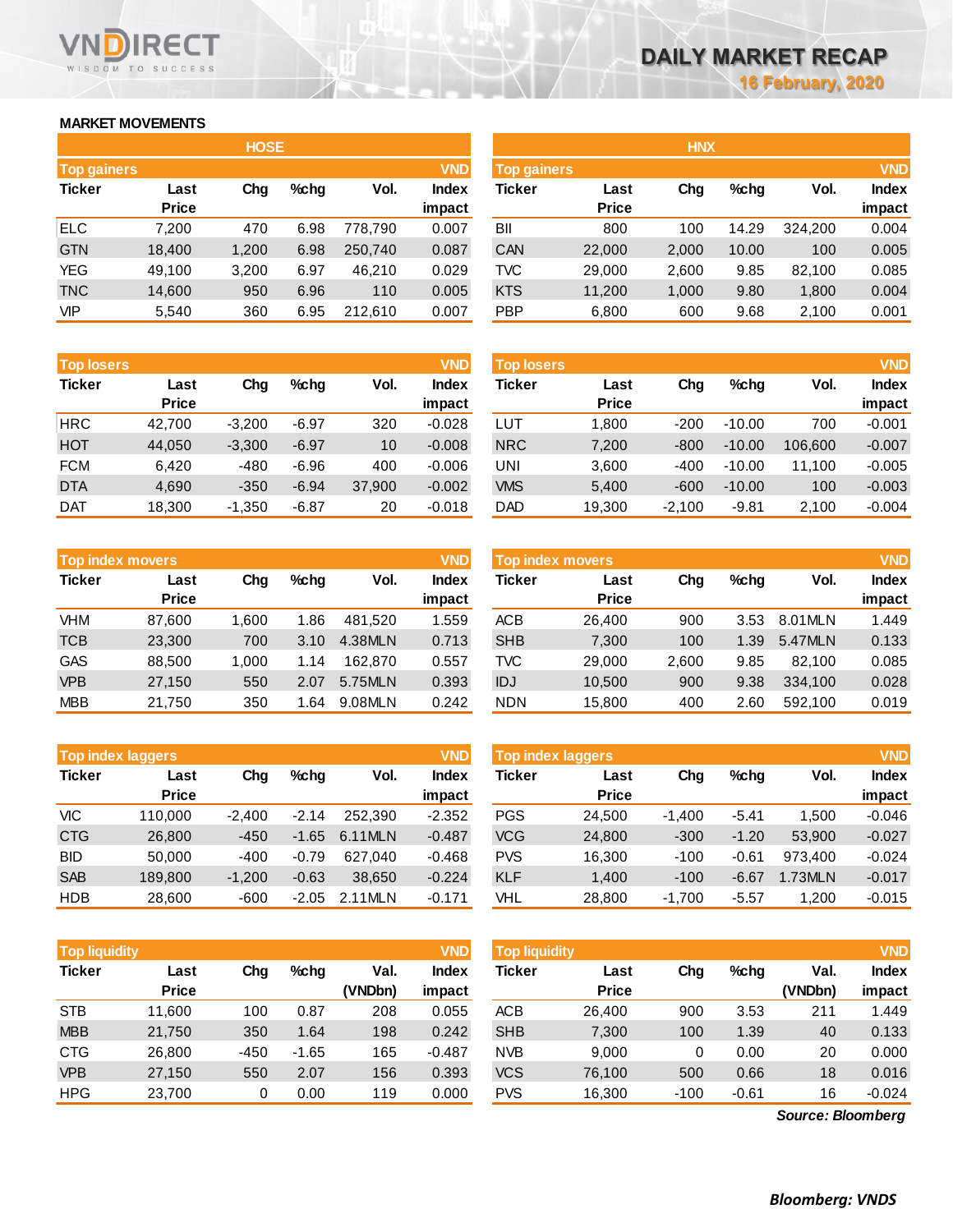

### **FOREIGN ACTIVITIES**

| Volume (Mn'shs)       | <b>HOSE</b> | <b>HNX</b> | <b>Value (VND'bn)</b> | <b>HOSE</b> | <b>HNX</b> |
|-----------------------|-------------|------------|-----------------------|-------------|------------|
| <b>BUY</b>            | 47.3        | 0.5        | <b>BUY</b>            | 1,528.0     | 7.2        |
| % of market           | 13.0%       | 1.4%       | % of market           | 23.2%       | 1.5%       |
| <b>SELL</b>           | 53.5        | 0.2        | <b>SELL</b>           | 1.664.4     | 3.3        |
| % of market           | 14.7%       | 0.5%       | % of market           | 25.2%       | 0.7%       |
| <b>NET BUY (SELL)</b> | (6.2)       | 0.3        | <b>NET BUY (SELL)</b> | (136.4)     | 3.9        |

*Source: HSX, HNX*





| <b>YTD ACCUMULATION</b> |             |            |                       |             |                             |
|-------------------------|-------------|------------|-----------------------|-------------|-----------------------------|
| <b>Volume (MIn'shs)</b> | <b>HOSE</b> | <b>HNX</b> | <b>Value (VND'bn)</b> | <b>HOSE</b> | <b>HNX</b>                  |
| <b>BUY</b>              | 531.7       | 14.9       | <b>BUY</b>            | 20,034.7    | 217.8                       |
| % of market             | 9.8%        | 1.7%       | % of market           | 18.4%       | 0.1%                        |
| <b>SELL</b>             | 554.1       | 26.6       | <b>SELL</b>           | 19,270.4    | 349.5                       |
| % of market             | 10.2%       | 3.0%       | % of market           | 17.7%       | 0.2%                        |
| <b>NET BUY (SELL)</b>   | (22.4)      | (11.7)     | <b>NET BUY (SELL)</b> | 764         | (131.7)<br>Source: HSX, HNX |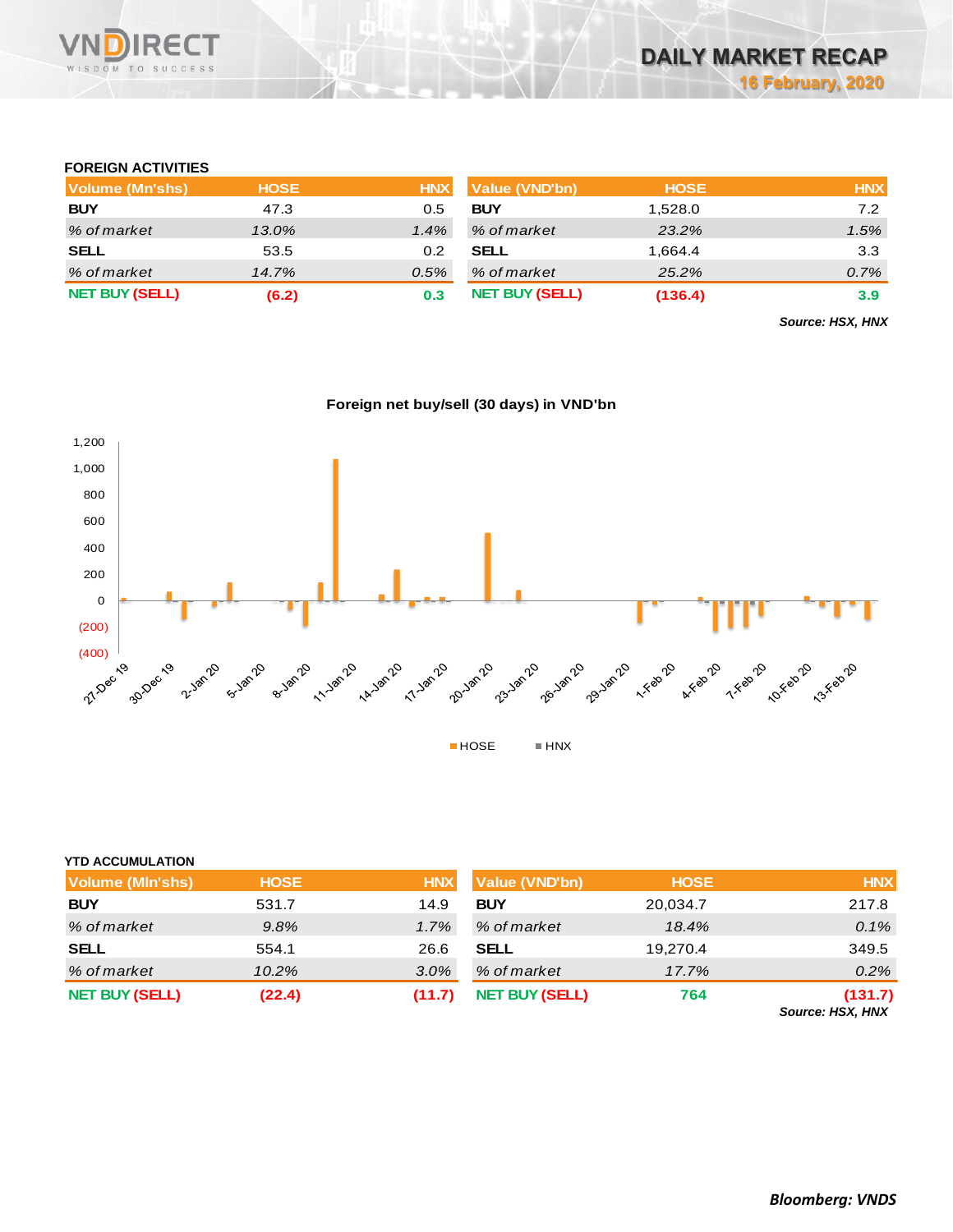### **FOREIGN ACTIVITIES**

WISDOM TO SUCCESS

VND

**RECT** 

|               |                               | <b>HOSE</b> |         |       |                        | <b>HNX</b>                    |                      |               |         |       |                        |  |
|---------------|-------------------------------|-------------|---------|-------|------------------------|-------------------------------|----------------------|---------------|---------|-------|------------------------|--|
|               | Top buy by foreigners (value) |             |         |       | <b>VND'bn</b>          | Top buy by foreigners (value) |                      | <b>VND'bn</b> |         |       |                        |  |
| <b>Ticker</b> | Last<br><b>Price</b>          | Chg         | %chg    | Value | <b>Index</b><br>impact | Ticker                        | Last<br><b>Price</b> | Chg           | %chg    | Value | <b>Index</b><br>impact |  |
| VPB           | 27,150                        | 550         | 2.07    | 463.7 | 0.393                  | <b>VCS</b>                    | 76,100               | 500           | 0.66    | 3.8   | 0.000                  |  |
| <b>SAB</b>    | 189,800                       | $-1,200$    | $-0.63$ | 63.5  | $-0.224$               | <b>TIG</b>                    | 6,300                | $\mathbf{0}$  | 0.00    | 1.0   | 0.000                  |  |
| <b>VNM</b>    | 106,600                       | $-300$      | $-0.28$ | 61.0  | $-0.152$               | TNG                           | 16,200               | $-200$        | $-1.22$ | 0.7   | 0.000                  |  |
| <b>VRE</b>    | 31,750                        | 300         | 0.95    | 36.7  | 0.203                  | <b>SHS</b>                    | 7,200                | $\mathbf{0}$  | 0.00    | 0.4   | 0.000                  |  |
| <b>HPG</b>    | 23,700                        | 0           | 0.00    | 35.5  | 0.000                  | <b>PVS</b>                    | 16,300               | $-100$        | $-0.61$ | 0.3   | 0.000                  |  |

|               | Top sell by foreigners (value) |          |         |       | <b>VND'bn</b>   | Top sell by foreigners (value) | <b>VND'bn</b>        |        |         |       |                        |
|---------------|--------------------------------|----------|---------|-------|-----------------|--------------------------------|----------------------|--------|---------|-------|------------------------|
| <b>Ticker</b> | Last<br><b>Price</b>           | Chg      | %chg    | Value | Index<br>impact | Ticker                         | Last<br><b>Price</b> | Chg    | %chg    | Value | <b>Index</b><br>impact |
|               |                                |          |         |       |                 |                                |                      |        |         |       |                        |
| <b>VPB</b>    | 27,150                         | 550      | 2.07    | 463.7 | 0.393           | <b>NTP</b>                     | 29,000               | 0      | 0.00    | 1.9   | 0.000                  |
| <b>VNM</b>    | 106,600                        | $-300$   | $-0.28$ | 68.3  | $-0.152$        | <b>BVS</b>                     | 10,200               | $-100$ | $-0.97$ | 0.3   | 0.000                  |
| SAB           | 189,800                        | $-1,200$ | $-0.63$ | 64.3  | $-0.224$        | CIA                            | 12,000               | $-400$ | $-3.23$ | 0.2   | 0.000                  |
| <b>HPG</b>    | 23,700                         | 0        | 0.00    | 51.4  | 0.000           | TNG                            | 16,200               | $-200$ | $-1.22$ | 0.2   | 0.000                  |
| VIC           | 110,000                        | $-2,400$ | $-2.14$ | 37.6  | $-2.352$        | vcs                            | 76,100               | 500    | 0.66    | 0.2   | 0.000                  |

| Top net buy by foreigners (value) |                      |        |         |       | <b>VND'bn</b>   | Top net buy by foreigners (value) | <b>VND'bn</b>        |        |         |       |                        |
|-----------------------------------|----------------------|--------|---------|-------|-----------------|-----------------------------------|----------------------|--------|---------|-------|------------------------|
| <b>Ticker</b>                     | Last<br><b>Price</b> | Chg    | %chg    | Value | Index<br>impact | Ticker                            | Last<br><b>Price</b> | Chg    | %chg    | Value | <b>Index</b><br>impact |
| E1VFVN30                          | 14,430               | $-250$ | $-1.70$ | 17.9  | 0.000           | vcs                               | 76,100               | 500    | 0.66    | 3.7   | 0.000                  |
| <b>STB</b>                        | 11,600               | 100    | 0.87    | 8.2   | 0.055           | TIG                               | 6,300                | 0      | 0.00    | 1.0   | 0.000                  |
| <b>GAS</b>                        | 88,500               | 1,000  | 1.14    | 5.6   | 0.557           | TNG                               | 16,200               | $-200$ | $-1.22$ | 0.6   | 0.000                  |
| <b>PLX</b>                        | 53,300               | 0      | 0.00    | 4.9   | 0.000           | <b>SHS</b>                        | 7,200                | 0      | 0.00    | 0.3   | 0.000                  |
| VRE                               | 31,750               | 300    | 0.95    | 4.7   | 0.203           | <b>PVS</b>                        | 16,300               | $-100$ | $-0.61$ | 0.3   | 0.000                  |

|               | Top net sell by foreigners (value) |          |         |         | <b>VND'bn</b> | Top net sell by foreigners (value) | <b>VND'bn</b> |        |         |         |              |
|---------------|------------------------------------|----------|---------|---------|---------------|------------------------------------|---------------|--------|---------|---------|--------------|
| <b>Ticker</b> | Last                               | Chg      | %chg    | Value   | Index         | Ticker                             | Last          | Chg    | %chg    | Value   | <b>Index</b> |
|               | <b>Price</b>                       |          |         |         | impact        |                                    | <b>Price</b>  |        |         |         | impact       |
| <b>MSN</b>    | 49.800                             | $-400$   | $-0.80$ | $-19.5$ | $-0.136$      | <b>NTP</b>                         | 29.000        | 0      | 0.00    | $-1.86$ | 0.000        |
| <b>HPG</b>    | 23,700                             | 0        | 0.00    | $-15.9$ | 0.000         | <b>BVS</b>                         | 10,200        | $-100$ | $-0.97$ | $-0.24$ | 0.000        |
| <b>NVL</b>    | 54,200                             | $-300$   | $-0.55$ | $-10.9$ | $-0.083$      | СIА                                | 12,000        | $-400$ | $-3.23$ | $-0.20$ | 0.000        |
| <b>VIC</b>    | 110,000                            | $-2,400$ | $-2.14$ | $-9.2$  | $-2.352$      | <b>EID</b>                         | 13,800        | $-100$ | $-0.72$ | $-0.06$ | 0.000        |
| <b>BVH</b>    | 57,000                             | $-500$   | $-0.87$ | $-8.0$  | $-0.108$      | VBC                                | 17,000        | 0      | 0.00    | $-0.05$ | 0.000        |

*14-Feb-20*

*Source: Bloomberg, HOSE, HNX*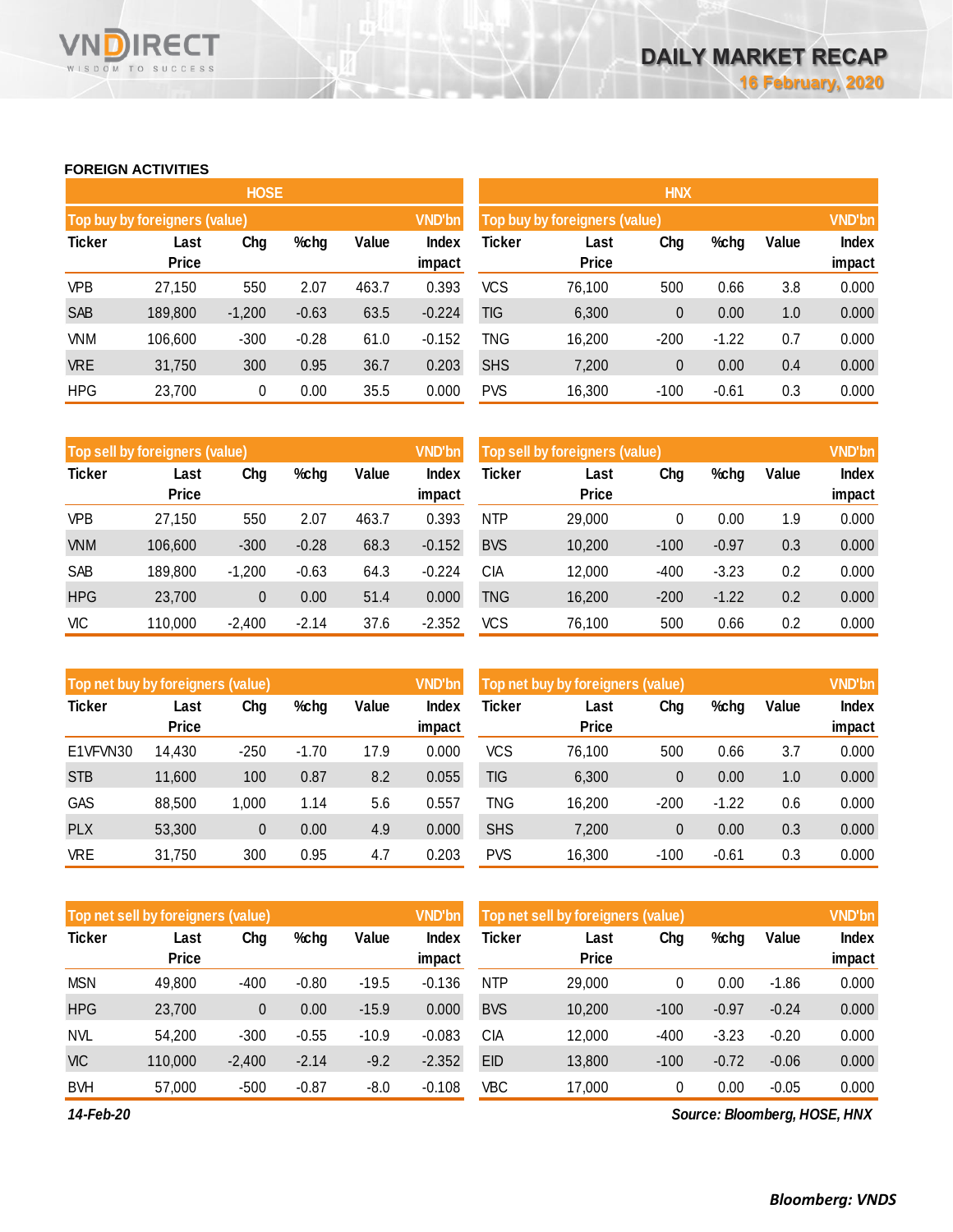# **TOP 60 MARKET CAP STOCKS SNAPSHOT ON HOSE**

**RECT** 

WISDOM TO SUCCESS

VND

| No. Ticker             | <b>Price</b>      |                   | Price change (%)  |                   |                | Mkt. Cap Outs. Vol. Float ratio |              |              | Avail. Fil Ave. daily vol. | P/E            | P/B            | <b>ROE</b>   | <b>ROA</b> |
|------------------------|-------------------|-------------------|-------------------|-------------------|----------------|---------------------------------|--------------|--------------|----------------------------|----------------|----------------|--------------|------------|
|                        | <b>VND</b>        | 1 <sub>M</sub>    | <b>3M</b>         | 6M                | <b>US\$mln</b> | <b>M</b> In'shs                 | $\%$         |              | $% (30 days-shs)$          | $\pmb{\times}$ | $\pmb{\times}$ | $\%$         | %          |
| 1 VIC VM               | 110,000           | $-4.3$            | $-7.8$            | $-7.3$            | 16,006         | 3,382                           | 23.2         | 22.1         | 447,414                    | 48.5           | 4.9            | 11.7         | 2.2        |
| 2 VCB VM               | 89,300            | $-0.1$            | $-1.8$            | 17.0              | 14,248         | 3,709                           | 25.2         | 6.2          | 983,299                    | 17.8           | 3.9            | 25.1         | 1.6        |
| 3 VHM VM               | 87,600            | 1.5               | $-9.1$            | 5.5               | 12,397         | 3,290                           | 29.1         | 34.0         | 681,727                    | 13.8           | 5.3            | 43.1         | 13.4       |
| 4 BID VM               | 50,000            | $-0.2$            | 17.6              | 42.5              | 8,651          | 4,022                           | 18.8         | 12.0         | 951,391                    | 20.9           | 2.7            | 13.5         | 0.6        |
| 5 VNM VM               | 106,600           | $-9.5$            | $-15.3$           | $-10.2$           | 7,986          | 1,741                           | 46.2         | 41.3         | 881,134                    | 19.5           | 6.7            | 35.8         | 25.8       |
| 6 GAS VM               | 88,500            | $-6.7$            | $-16.9$           | $-12.3$           | 7,287          | 1,914                           | 4.2          | 45.3         | 280,967                    | 14.5           | 3.5            | 25.5         | 19.1       |
| 7 SAB VM               | 189,800           | $-18.5$           | $-24.7$           | $-31.5$           | 5,236          | 641                             | 10.4         | 36.7         | 42,455                     | 25.4           | 6.5            | 29.9         | 20.5       |
| 8 CTG VM               | 26,800            | 14.0              | 24.1              | 30.7              | 4,293          | 3,723                           | 35.5         | 0.3          | 7,374,380                  | 10.5           | 1.3            | 13.1         | 0.8        |
| 9 TCB VM               | 23,300            | 1.7               | $-5.7$            | 11.8              | 3,508          | 3,500                           | 79.7         | 0.0          | 2,352,802                  | 8.1            | 1.3            | 17.8         | 2.9        |
| 10 VRE VM<br>11 VJC VM | 31,750<br>128,600 | $-5.9$<br>$-11.9$ | $-9.3$<br>$-10.3$ | $-8.5$<br>$-2.3$  | 3,104<br>2,898 | 2,272<br>524                    | 39.7<br>46.4 | 16.0<br>10.5 | 1,225,352<br>432,675       | 25.3<br>16.3   | 2.7<br>4.4     | 10.3<br>28.7 | 7.6<br>9.7 |
| 12 VPB VM              | 27,150            | 28.4              | 29.3              | 41.0              | 2,847          | 2,438                           | 72.7         | 0.0          | 3,417,432                  | 8.1            | 1.6            | 21.5         | 2.4        |
| 13 HPG VM              | 23,700            | $-5.2$            | 4.6               | 1.1               | 2,815          | 2,761                           | 52.3         | 10.3         | 7,021,195                  | 9.2            | 1.4            | 17.0         | 8.3        |
| 14 PLX VM              | 53,300            | $-4.0$            | $-11.3$           | $-14.6$           | 2,730          | 1,191                           | 8.9          | 6.6          | 325,031                    | 15.2           | 2.8            | 19.6         | 7.2        |
| 15 MSN VM              | 49,800            | $-12.0$           | $-33.8$           | $-34.1$           | 2,504          | 1,169                           | 25.8         | 10.1         | 799,328                    | 10.4           | 1.4            | 15.4         | 6.9        |
| 16 NVL VM              | 54,200            | $-2.2$            | $-7.4$            | $-10.0$           | 2,261          | 970                             | 24.5         | 31.9         | 393,998                    | 15.2           | 2.4            | 16.3         | 4.3        |
| 17 MBB VM              | 21,750            | $1.2$             | $-5.2$            | 5.3               | 2,196          | 2,347                           | 77.8         | 0.0          | 5,756,961                  | 6.3            | 1.3            | 22.1         | 2.0        |
| 18 MWG VM              | 107,100           | $-6.0$            | $-8.3$            | $-9.9$            | 2,088          | 453                             | 92.7         | 0.0          | 690,726                    | 12.4           | 3.9            | 36.3         | 11.0       |
| 19 BVHVM               | 57,000            | $-13.6$           | $-22.4$           | $-27.4$           | 1,820          | 742                             | 31.9         | 19.5         | 160,542                    | 34.9           | 2.2            | 6.7          | 0.9        |
| 20 HVN VM              | 27,250            | $-15.4$           | $-23.5$           | $-30.5$           | 1,663          | 1,418                           | 3.9          | 20.0         | 466,531                    | 16.6           | 2.1            | 12.8         | 2.9        |
| 21 FPT VM              | 54,500            | $-4.4$            | $-6.5$            | 2.4               | 1,590          | 678                             | 75.4         | 0.0          | 1,648,145                  | 12.9           | 2.6            | 21.6         | 9.9        |
| 22 HDB VM              | 28,600            | 2.1               | $-1.4$            | 8.7               | 1,184          | 963                             | 72.1         | 6.3          | 1,658,589                  | 7.8            | 1.5            | 20.8         | 1.6        |
| 23 POW VM              | 10,400            | $-4.6$            | $-22.4$           | $-19.4$           | 1,048          | 2,342                           | 87.9         | 36.0         | 2,216,572                  | 9.8            | 0.9            | 9.7          | 4.3        |
| 24 EIB VM              | 17,300            | $-3.9$            | $-7.7$            | 1.2               | 915            | 1,229                           | 94.0         | 0.0          | 126,909                    | 24.6           | 1.3            | 4.1          | 0.4        |
| 25 STB VM              | 11,600            | 12.6              | 8.4               | 14.3              | 900            | 1,804                           | 96.2         | 11.4         | 6,281,650                  | 8.5            | 0.8            | 9.6          | 0.6        |
| 26 PNJ VM              | 82,700            | $-7.0$            | $-2.7$            | $-3.5$            | 801            | 225                             | 72.8         | 0.0          | 797,737                    | 15.5           | 4.1            | 28.6         | 15.8       |
| 27 TPB VM              | 21,800            | 0.5               | $-2.9$            | $-2.9$            | 775            | 827                             | 53.8         | 0.0          | 102,867                    | 5.9            | 1.4            | 26.1         | 2.1        |
| 28 TCH VM              | 44,250            | 20.9              | 72.9              | 94.1              | 673            | 353                             | 50.0         | 41.8         | 971,662                    | 27.6           | 3.5            | 12.9         | 8.0        |
| 29 HNG VM              | 13,600            | $-2.9$            | $-8.7$            | $-26.9$           | 649            | 1,109                           | 16.7         | 48.6         | 244,134                    | <b>N/A</b>     | 1.4            | $-20.6$      | $-8.0$     |
| 30 BHN VM              | 62,300            | $-14.1$           | $-20.6$           | $-34.5$           | 621            | 232                             | 0.9          | 31.4         | 2,366                      | 26.2           | 3.2            | 12.5         | 6.6        |
| 31 KDH VM              | 24,500            | $-4.3$            | $-6.5$            | 4.5               | 574            | 544                             | 74.5         | 4.4          | 223,625                    | 14.5           | 1.7            | 12.6         | 7.8        |
| 32 DHG VM              | 95,500            | 6.1               | $-1.3$            | 1.4               | 537            | 131                             | 5.6          | 45.7         | 38,493                     | 20.5           | 3.7            | 18.8         | 15.2       |
| 33 SBT VM<br>34 REE VM | 21,200<br>35,150  | 13.7<br>$-1.8$    | 12.8<br>$-4.6$    | 34.2<br>$-2.1$    | 535<br>469     | 587<br>310                      | 20.1<br>55.9 | 93.6<br>0.0  | 1,287,485<br>769,158       | 41.8<br>6.6    | 1.7<br>1.0     | 3.5<br>16.6  | 1.5<br>9.3 |
| 35 SSI VM              | 17,800            | $-3.3$            | $-17.0$           | $-18.3$           | 397            | 518                             | 83.8         | 45.0         | 1,739,535                  | 10.4           | 0.9            | 9.4          | 3.7        |
| 36 GEX VM              | 18,800            | $-3.8$            | $-9.4$            | $-6.0$            | 395            | 488                             | 84.5         | 33.5         | 513,913                    | 12.4           | 1.6            | 19.1         | 6.1        |
| 37 PPC VM              | 27,950            | 10.7              | 6.9               | 12.2              | 386            | 321                             | 24.6         | 32.6         | 179,169                    | 7.1            | 1.5            | 17.2         | 13.5       |
| 38 PDR VM              | 26,100            | 1.6               | $-0.4$            | $-1.1$            | 368            | 328                             | 37.2         | 44.5         | 700,155                    | 9.8            | 2.0            | 22.5         | 7.0        |
| 39 LGC VM              | 42,800            | 8.4               | 12.3              | $-2.7$            | 355            | 193                             | 0.6          | 4.0          | 113                        | 23.0           | 2.7            | 12.7         | 3.5        |
| 40 VGC VM              | 17,650            | $-1.9$            | $-5.9$            | $-6.1$            | 340            | 448                             | 12.3         | 35.7         | 179,071                    | 12.1           | 1.3            | 10.1         | 3.6        |
| 41 KBC VM              | 14,900            | $-8.9$            | 0.0               | $-3.6$            | 301            | 470                             | 71.4         | 23.0         | 2,753,881                  | 8.2            | $0.8\,$        | 8.4          | 4.4        |
| 42 DXG VM              | 13,050            | $-2.2$            | $-16.6$           | $-5.4$            | 294            | 519                             | 83.9         | 5.6          | 2,185,660                  | 4.6            | 1.0            | 20.3         | 7.2        |
| 43 VPIVM               | 42,500            | 0.2               | 2.8               | 0.0               | 293            | 160                             | 100.0        | 43.2         | 341,842                    | 14.1           | 3.0            | 20.6         | 8.1        |
| 44 NLG VM              | 26,900            | $-0.9$            | $-4.4$            | $-7.9$            | 289            | 250                             | 62.1         | 0.0          | 410,288                    | 7.2            | 1.3            | 18.7         | 9.4        |
| 45 VHC VM              | 35,000            | $-12.5$           | $-11.2$           | $-16.2$           | 274            | 182                             | 50.1         | 0.0          | 141,266                    | 5.5            | 1.3            | 26.3         | 18.3       |
| 46 NT2 VM              | 21,000            | 13.5              | $-10.1$           | $-15.3$           | 260            | 288                             | 32.3         | 30.3         | 231,087                    | 8.1            | 1.5            | 19.1         | 9.3        |
| 47 SCS VM              | 118,000           | $-12.6$           | $-20.8$           | $-24.8$           | 256            | 50                              | 98.7         | 28.0         | 20,156                     | 11.8           | 6.4            | 57.6         | 49.2       |
| 48 GMD VM              | 19,900            | $-7.4$            | $-20.2$           | $-26.3$           | 254            | 297                             | 81.0         | 0.0          | 400,695                    | 12.5           | 0.9            | 9.7          | 6.2        |
| 49 CII VM              | 23,800            | $-3.3$            | $-0.4$            | 13.1              | 254            | 248                             | 81.8         | 19.3         | 423,194                    | 13.6           | 1.1            | 8.8          | 1.9        |
| 50 HCM VM              | 19,200            | $-10.5$           | $-24.3$           | $-3.0$            | 252            | 306                             | 22.2         | 44.7         | 1,072,389                  | 13.5           | 1.4            | 11.7         | 6.8        |
| 51 PVD VM              | 13,350            | $-9.2$            | $-18.1$           | $-15.0$           | 242            | 421                             | 49.5         | 30.2         | 3,059,139                  | 38.1           | 0.4            | 1.4          | 0.9        |
| 52 HT1 VM              | 14,400            | $-2.7$            | $-4.0$            | $-4.6$            | 236            | 382                             | 99.9         | 42.5         | 81,938                     | 7.4            | 1.0            | 13.8         | 6.9        |
| 53 PHR VM              | 40,200            | 4.0               | $-27.3$           | $-41.9$           | 234            | 135                             | 32.4         | 43.1         | 419,817                    | 11.0           | 1.8            | 28.8         | 16.2       |
| 54 HPX VM              | 26,500            | 0.4               | $-3.6$            | 0.4               | 228            | 200                             | 90.3         | 35.2         | 283,975                    | 11.9           | 2.1            | 19.3         | 6.4        |
| 55 VCF VM              | 198,000           | 1.8               | 8.2               | $-3.9$            | 226            | 27                              | 1.5          | 48.4         | 391                        | 7.7            | 4.4            | 52.3         | 32.2       |
| 56 ROS VM              | 9,200             | $-23.7$           | $-63.2$           | $-65.5$           | 225            | 568                             | 43.3         | 44.7         | 6,449,043                  | 29.3           | 0.9            | 3.0          | 1.7        |
| 57 GEG VM              | 24,700            | $-3.1$            | $-10.5$           | <b>N/A</b>        | 217            | 204                             | 58.6         | 12.2         | 390,914                    | 21.3           | 2.2            | 7.8          | 4.8        |
| 58 CTD VM              | 64,200            | 29.4              | $-7.0$            | $-37.1$           | 211            | 76                              | 67.4         | 2.2          | 163,542                    | 7.2            | 0.6            | 8.2          | 4.3        |
| 59 PAN VM<br>60 DPM VM | 21,850<br>11,900  | $-2.5$<br>$-7.0$  | $-5.7$<br>$-15.3$ | $-8.3$<br>$-14.1$ | 203<br>200     | 216<br>391                      | 78.4<br>36.7 | 4.7<br>30.2  | 14,673<br>314,976          | 17.9<br>13.2   | 1.3<br>0.6     | 9.4<br>3.7   | 3.5<br>2.6 |
|                        |                   |                   |                   |                   |                |                                 |              |              |                            |                |                |              |            |